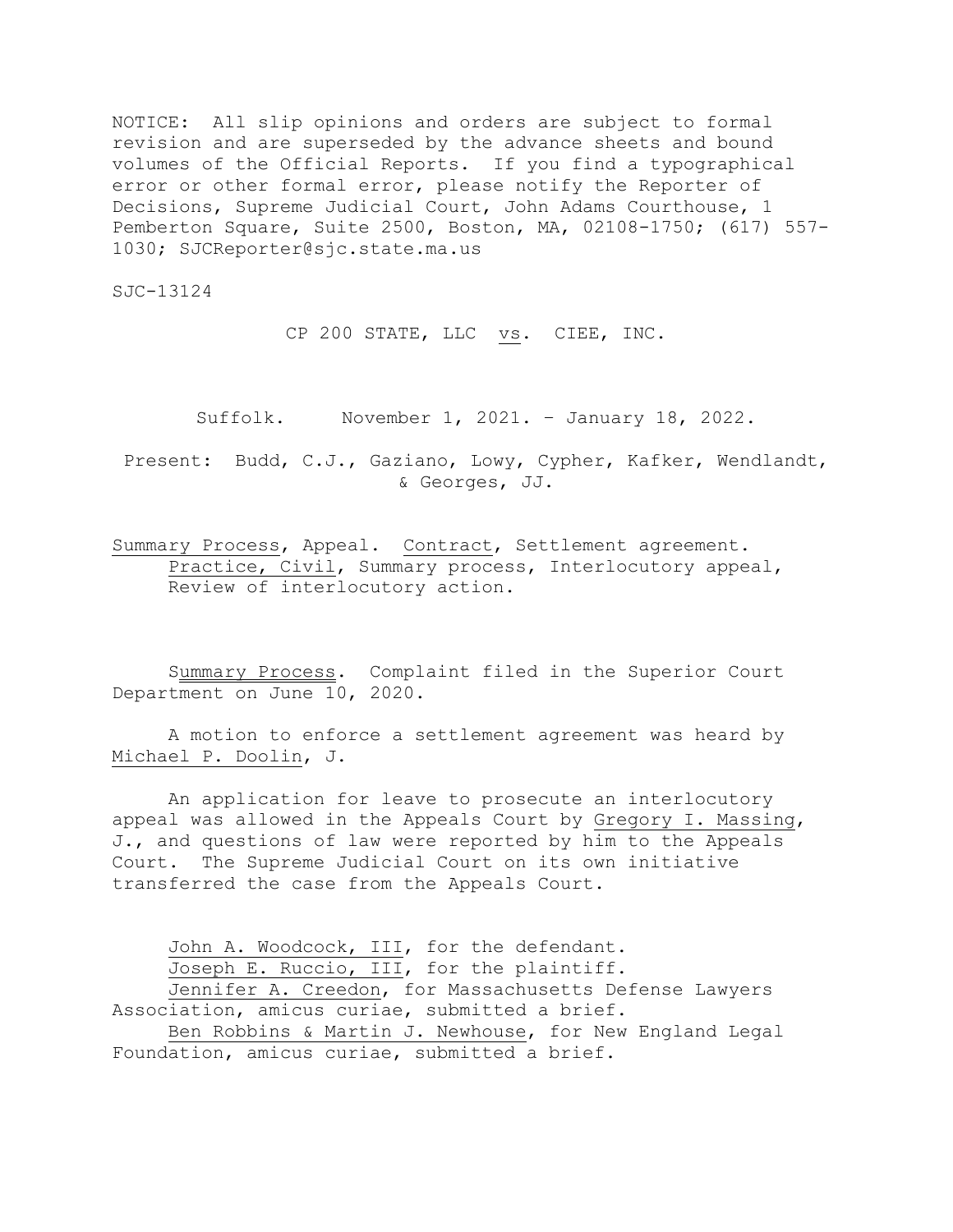WENDLANDT, J. This case presents the question whether the doctrine of present execution permits an interlocutory appeal from a Superior Court judge's order denying a motion to enforce an alleged settlement agreement. We conclude that it does not.<sup>1</sup>

1. Background. The following facts are undisputed by the parties. In June 2020, CP 200 State, LLC (CP 200), commenced this action in the Superior Court, asserting claims for summary process eviction and breach of contract against CIEE, Inc. (CIEE), regarding CIEE's lease of office space in Boston from CP 200. The parties' counsel engaged in settlement negotiations via e-mail. CIEE contends that e-mail messages exchanged on August 25, 2020, resulted in a binding settlement agreement whereby CIEE agreed to pay CP 200 \$245,000 to resolve the parties' dispute; CP 200 contends that the parties did not reach an agreement.

Following the e-mail exchange, CIEE moved to enforce the alleged settlement agreement. The motion judge denied the motion. CIEE filed a petition for interlocutory review with a single justice of the Appeals Court, pursuant to G. L. c. 231, § 118, first par., contending that its interlocutory appeal was permissible under the doctrine of present execution.

<sup>&</sup>lt;sup>1</sup> We acknowledge the amicus briefs submitted by the Massachusetts Defense Lawyers Association and the New England Legal Foundation.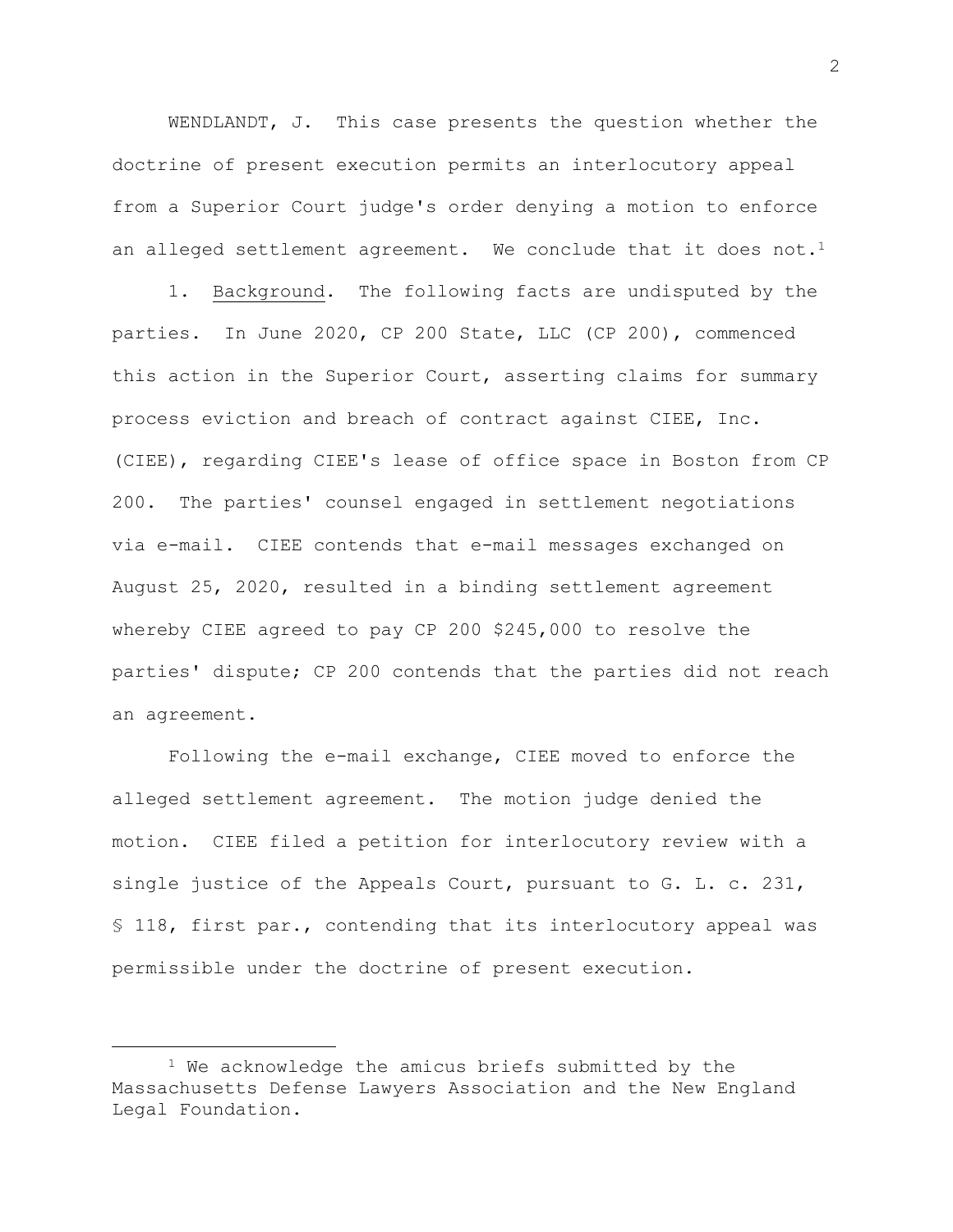The single justice determined that the "application of the doctrine of present execution in this context is an open question" deserving of appellate review. The single justice reported the following questions:

"Question one. Does the doctrine of present execution permit an immediate appeal from the judge's order denying the motion to enforce the settlement agreement?

"Question two. If the doctrine of present execution applies, did the e-mail communications between the plaintiff and defendant create an enforceable settlement agreement?"

This court transferred the case sua sponte from the Appeals Court.

2. Discussion. The first reported question, whether the doctrine of present execution applies to allow an appeal from an interlocutory order denying a motion to enforce a settlement agreement, presents a question of law, which we consider de novo. Johnson v. Kindred Healthcare, Inc., 466 Mass. 779, 782 (2014). See, e.g., Borman v. Borman, 378 Mass. 775, 779-781 (1979) (examining de novo appropriateness of review of interlocutory order under doctrine of present execution).

"As a general rule, there is no right to appeal from an interlocutory order unless a statute or rule authorizes it."<sup>2</sup>

<sup>2</sup> Of course, in connection with an appeal from a final judgment under Mass. R. Civ. P. 54, as amended, 382 Mass. 829 (1981), an alleged error in an interlocutory order may be ventilated. See G. L. c. 231, § 113. Additionally, a party may appeal before the entry of a final judgment under Mass. R. Civ.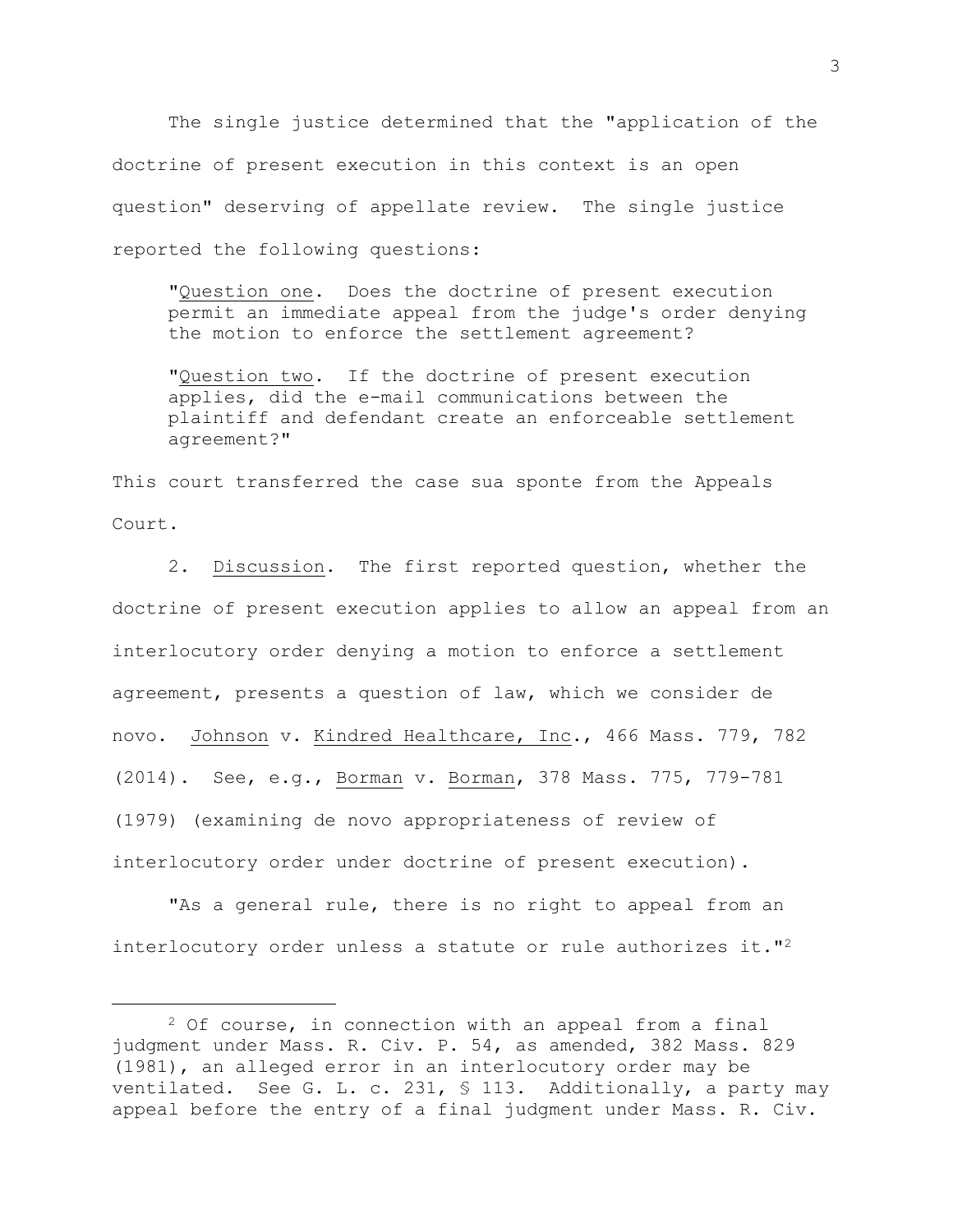Maddocks v. Ricker, 403 Mass. 592, 597 (1988). "The policy underlying this rule is that a party ought not to have the power to interrupt the progress of the litigation by piecemeal appeals that cause delay and often waste judicial effort in deciding questions that will turn out to be unimportant" (quotation omitted). Marcus v. Newton, 462 Mass. 148, 151 (2012), quoting Fabre v. Walton, 436 Mass. 517, 521 (2002), S.C., 441 Mass. 9 (2004).

The doctrine of present execution is a long-standing exception to this principle, applicable in limited circumstances. Maddocks, 403 Mass. at 598. See Vincent v. Plecker, 319 Mass. 560, 564 n.2 (1946) ("Though part of a single controversy remains undetermined, if the decree is to be executed presently, so that appeal would be futile unless the decree could be vacated by the prompt entry of an appeal in the full court, the decree is a final one"). "The doctrine is intended to be invoked narrowly to avoid piecemeal appeals from

P. 64 (a), as amended, 423 Mass. 1403 (1996), pursuant to which the party may ask the judge to report the interlocutory finding or order to the Appeals Court where the finding or order "so affects the merits of the controversy that the matter ought to be determined by the [A]ppeals [C]ourt before any further proceedings in the trial court." And a party may seek permission to appeal from an interlocutory order pursuant to G. L. c. 231, § 118, first par., which affords the single justice of the Appeals Court discretion to permit an appeal. See Patel v. Martin, 481 Mass. 29, 31-32 (2018) (discussing mechanisms available for appellate review of interlocutory orders).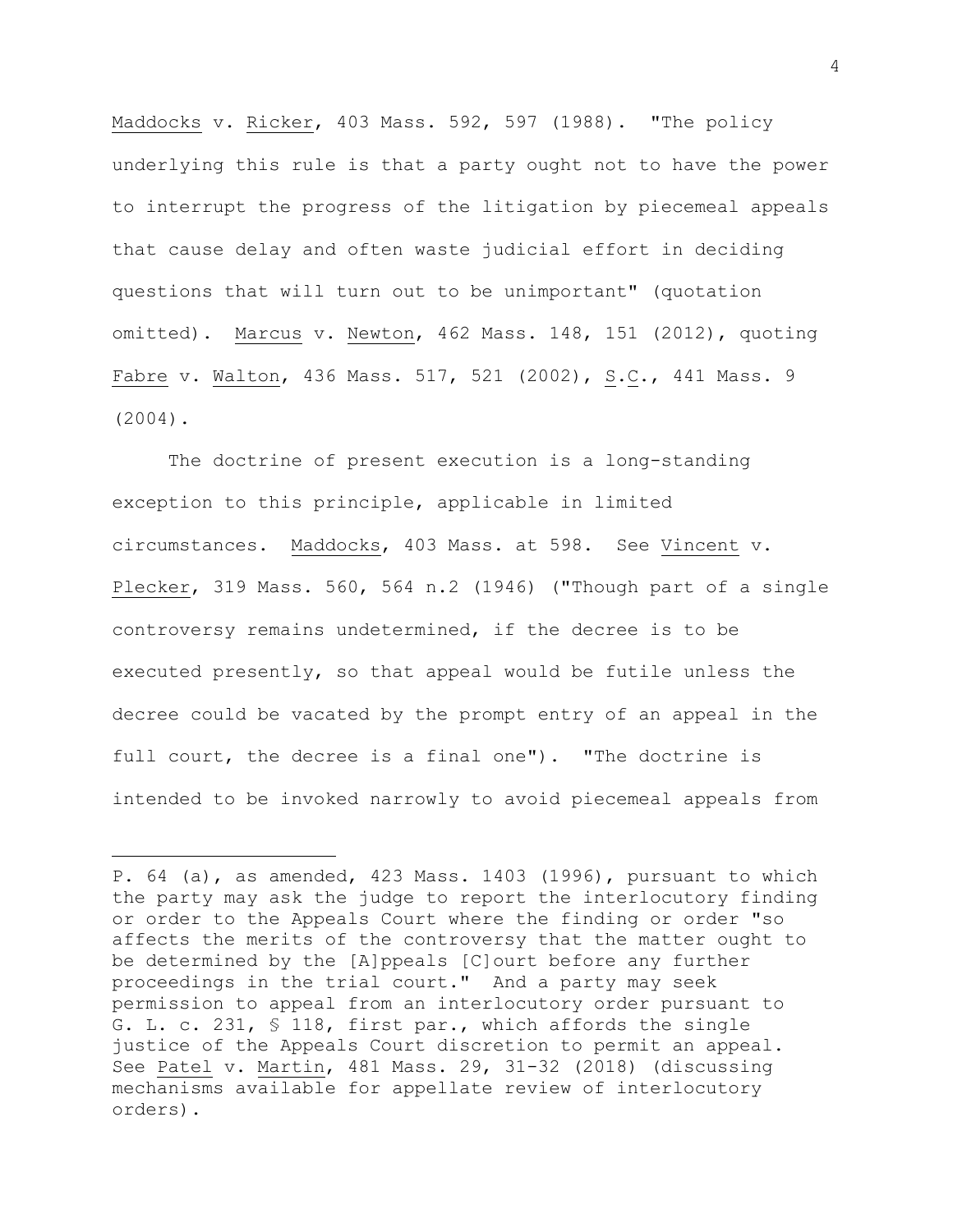interlocutory decisions that will delay the resolution of the trial court case, increase the over-all cost of the litigation, and burden our appellate courts." Patel v. Martin, 481 Mass. 29, 32 (2018).

In civil cases, we have allowed an appeal before final judgment pursuant to the doctrine when the interlocutory order is "collateral to the rest of the controversy," Estate of Moulton v. Puopolo, 467 Mass. 478, 485 (2014), citing Maxwell v. AIG Dom. Claims, Inc., 460 Mass. 91, 106 n.12 (2011), and the order "interfere[s] with rights in a way that cannot be remedied on appeal from a final judgment." Estate of Moulton, supra, quoting Commonwealth v. Al Saud, 459 Mass. 221, 227 n.15 (2011). We have allowed an immediate appeal under the doctrine "where protection from the burden of litigation and trial is precisely the right to which [a party] asserts an entitlement." Patel, 481 Mass. at 33, quoting Estate of Moulton, supra.

In determining whether to allow an appeal under the doctrine, we must balance "the harm to cost-effective litigation arising from piecemeal interlocutory appeals against the harm that a litigant may suffer from a trial court order that is irremediable on postjudgment appeal." Patel, 481 Mass. at 37. In applying this "balancing act," we have considered whether the "sheer volume of potential appeals" resulting if an immediate appeal is permitted, as well as the "inevitable adverse impact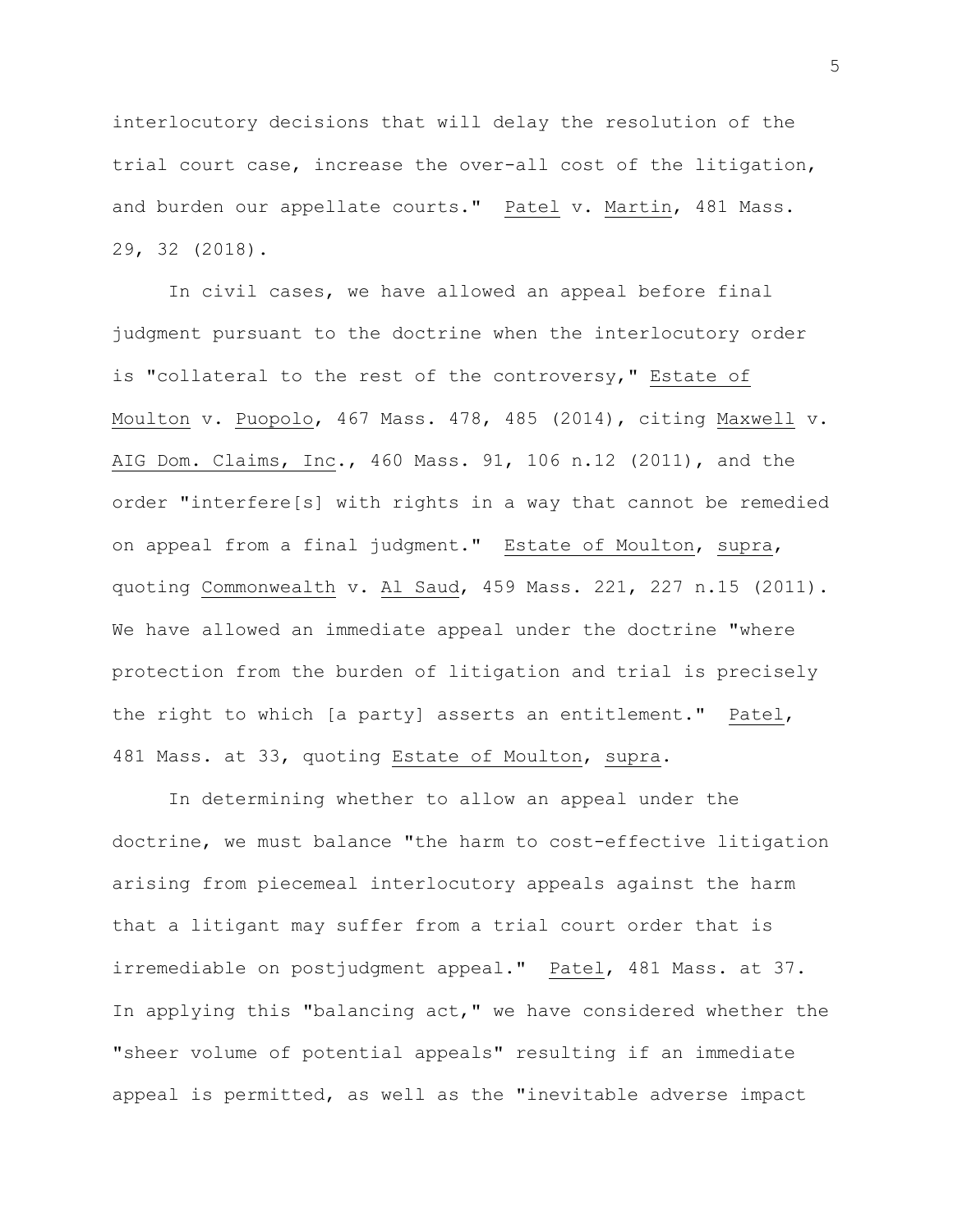on judicial efficiency, outweighs the intrinsic harm that potentially might be suffered by an aggrieved party who is denied an immediate right to appeal." Id. "[M]erely causing a party to be subjected to the delay and expense inherent in further litigation does not make such an order 'effectively unreviewable.'" Mooney v. Warren, 87 Mass. App. Ct. 137, 139 (2015), quoting R.J.A. v. K.A.V., 34 Mass. App. Ct. 369, 374 (1993).

Applying these guiding principles, we have concluded, for example, that defenses based on government and statutory immunities are immediately appealable. See Estate of Moulton, 467 Mass. at 485-486 (order denying motion to dismiss based on statutory immunity under exclusive remedy provision of Workers' Compensation Act, G. L. c. 152, § 24, is immediately appealable); Kent v. Commonwealth, 437 Mass. 312, 316-317 (2002) (doctrine of present execution applies to denial of motion to dismiss based on immunity under Massachusetts Tort Claims Act, G. L. c. 258); Brum v. Dartmouth, 428 Mass. 684, 686, 688 (1999) (same). We have reasoned that these legislatively created immunities evince the express purpose of keeping the parties out of court. See Lynch v. Crawford, 483 Mass. 631, 635-636 (2019) (describing immunities under various statutes). They create a right to be free from suit -- a right that will be lost unless determined at the outset -- and reflect a significant public

6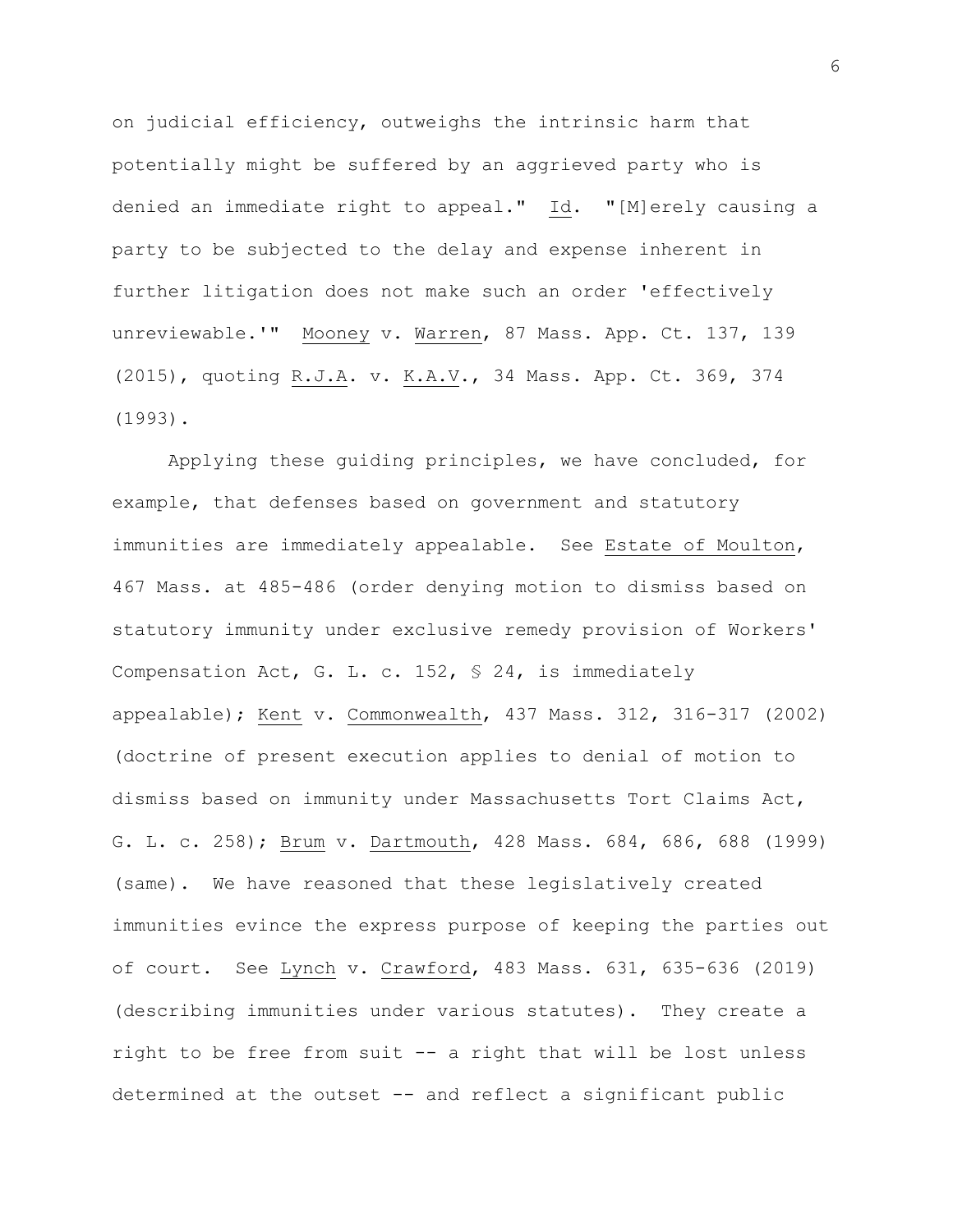interest in "protect[ing] public officials from the burden of litigation itself" and from the chilling effect of litigation itself. Patel, 481 Mass. at 33.

By contrast, we have concluded that a defense based on res judicata is not immediately appealable. Matter of Hamm, 487 Mass. 394, 402 (2021). Similarly, we have held that a discovery order requiring disclosure of privileged matters is not immediately appealable. See Patel, 481 Mass. at 37.

CIEE maintains that the alleged settlement agreement, like a statutory immunity, created a right to be free from litigation and trial that cannot be remedied on appeal from a final judgment because CIEE will already have spent time and resources on the trial.3 But as the United States Supreme Court stated when declining a similar invitation to allow an immediate appeal from the denial of a motion to enforce a settlement agreement, "virtually every right that could be enforced appropriately by pretrial dismissal might loosely be described as conferring a 'right not to stand trial.'" See Digital Equip. Corp. v. Desktop Direct, Inc., 511 U.S. 863, 873 (1994) (acknowledging that permitting immediate appeal of pretrial motions, such as

<sup>&</sup>lt;sup>3</sup> We agree with CIEE that the issue whether a settlement agreement was reached between it and CP 200 is collateral to the underlying merits of CP 200's claim that CIEE committed a breach of its lease. See Maddocks, 403 Mass. at 596 ("An issue is collateral to the underlying dispute if it is one that will not have to be considered at trial").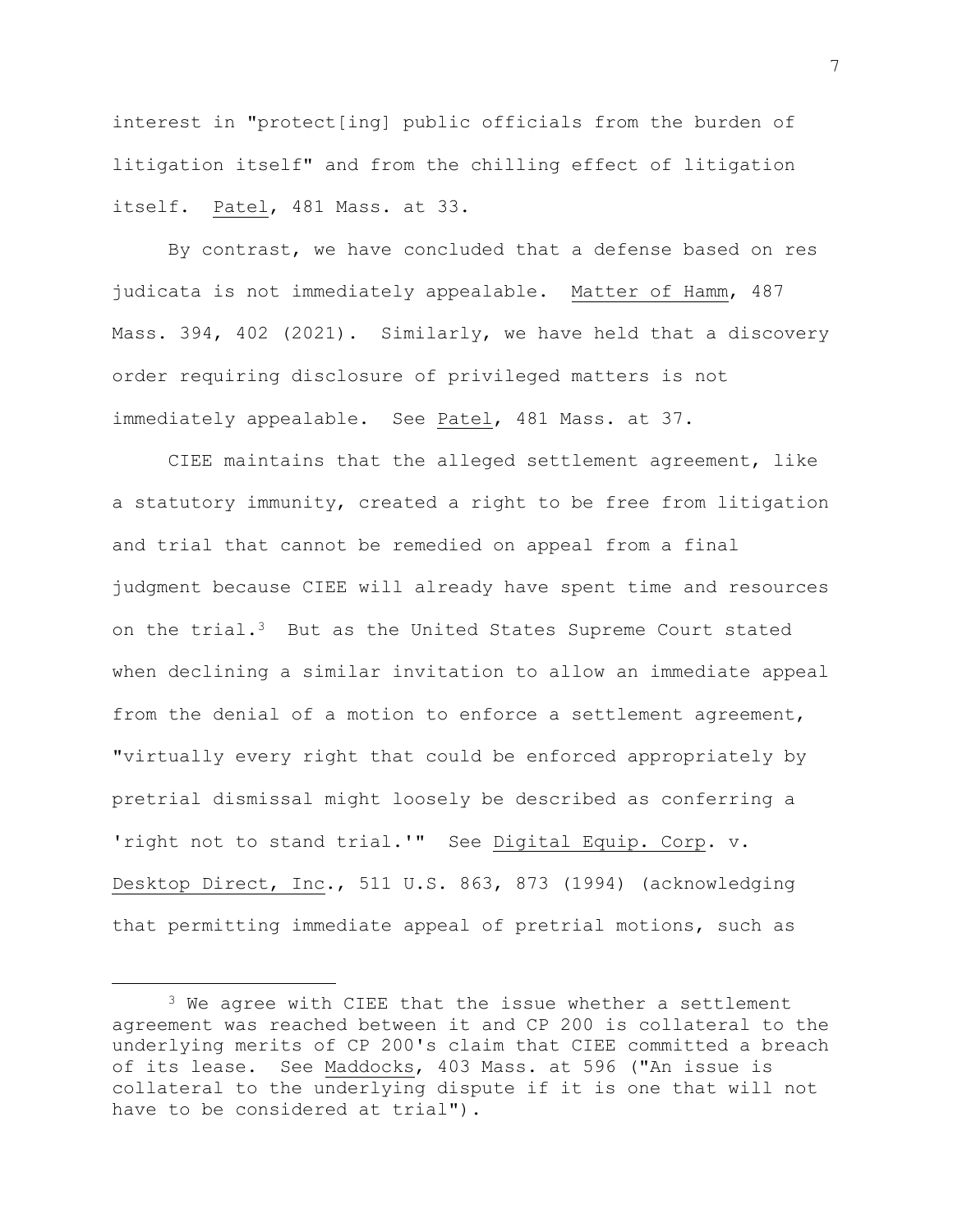those asserting that action is barred by claim preclusion, or that no material fact is in dispute and moving party is entitled to judgment as matter of law, or that complaint fails to state claim, would frustrate purpose of final judgment rule). Rather than rely on such characterizations, we must be guided by the aforementioned balancing of interests.

In this regard, we agree with CP 200 that the denial of a motion to dismiss on the basis of res judicata and the denial of a motion for a protective order in a discovery dispute provide more apt analogies than the statutorily conferred immunities. We do not face here a situation where the absence of an immediate appeal has a chilling effect on public employees. Compare Estate of Moulton, 467 Mass. at 485-486; Kent, 437 Mass. at 316-317; Brum, 428 Mass. at 686, 688. Instead, a party seeking to enforce a settlement agreement, like a party pursuing a defense of res judicata, contends that it has, in effect, "bought" the right to be free from litigation. In regard to res judicata, the party has done so by virtue of having already litigated the claim, often at considerable expense, in a prior action; in regard to a settlement agreement, the party has negotiated a settlement of the dispute, creating a right to be free from liability in excess of that price.

Significantly, as is the case for res judicata and a discovery order, each of which we have held is not subject to 8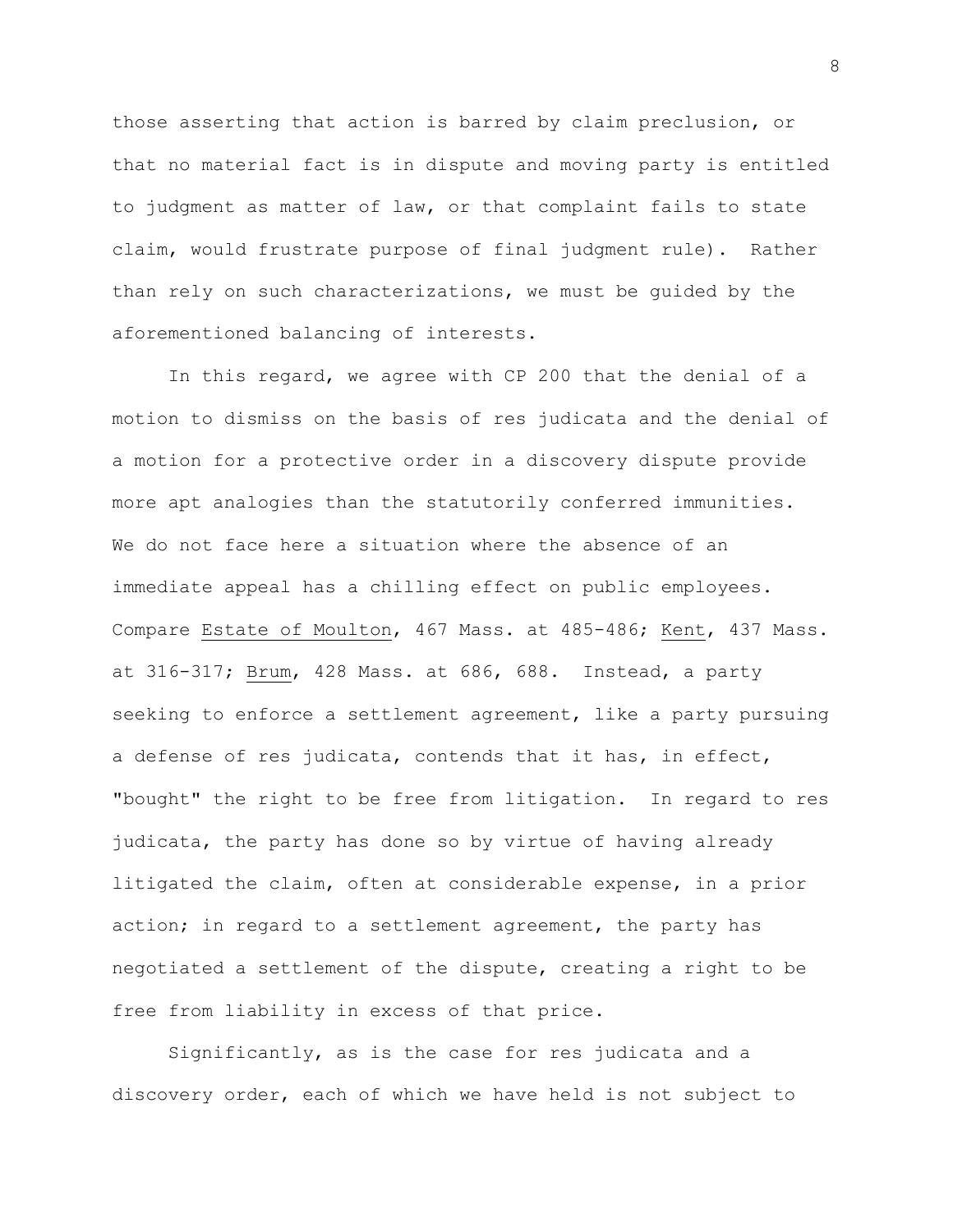the doctrine of present execution, there are alternative avenues of redress for a party seeking to enforce a settlement agreement. Obviously, the party may appeal the issue of the settlement agreement after final judgment and, if successful, effectively have the judgment capped at the price negotiated in any valid agreement. Additionally, the party could negotiate a prevailing party provision<sup>4</sup> in connection with any agreement to settle, see Sea Breeze Estates, LLC v. Jarema, 94 Mass. App. Ct. 210, 219 (2018), in order to ameliorate some, if not all, of the harm caused by being required to continue to litigate the matter through trial. Further, the party could seek summary judgment, see Basis Tech. Corp. v. Amazon.com, Inc., 71 Mass. App. Ct. 29, 42-43 (2008), citing Correia v. DeSimone, 34 Mass. App. Ct. 601, 602 (1993), or pursue a breach of contract claim, see Thomas v. Massachusetts Bay Transp. Auth., 39 Mass. App. Ct. 537, 540 n.6, 544-545 (1995). While imperfect, "this collection of alternative remedies will adequately protect the rights of litigants" under the settlement agreement while also preventing "the sheer volume of potential appeals that would be permitted by including [enforcement of settlement agreements] within the doctrine of present execution, and the inevitable adverse impact

<sup>4</sup> Such a provision could, for example, allow the prevailing party "to recover reasonable counsel fees, court costs and other direct litigation expenses" from the opposing party. Sea Breeze Estates, LLC, v. Jarema, 94 Mass. App. Ct. 210, 219 (2018).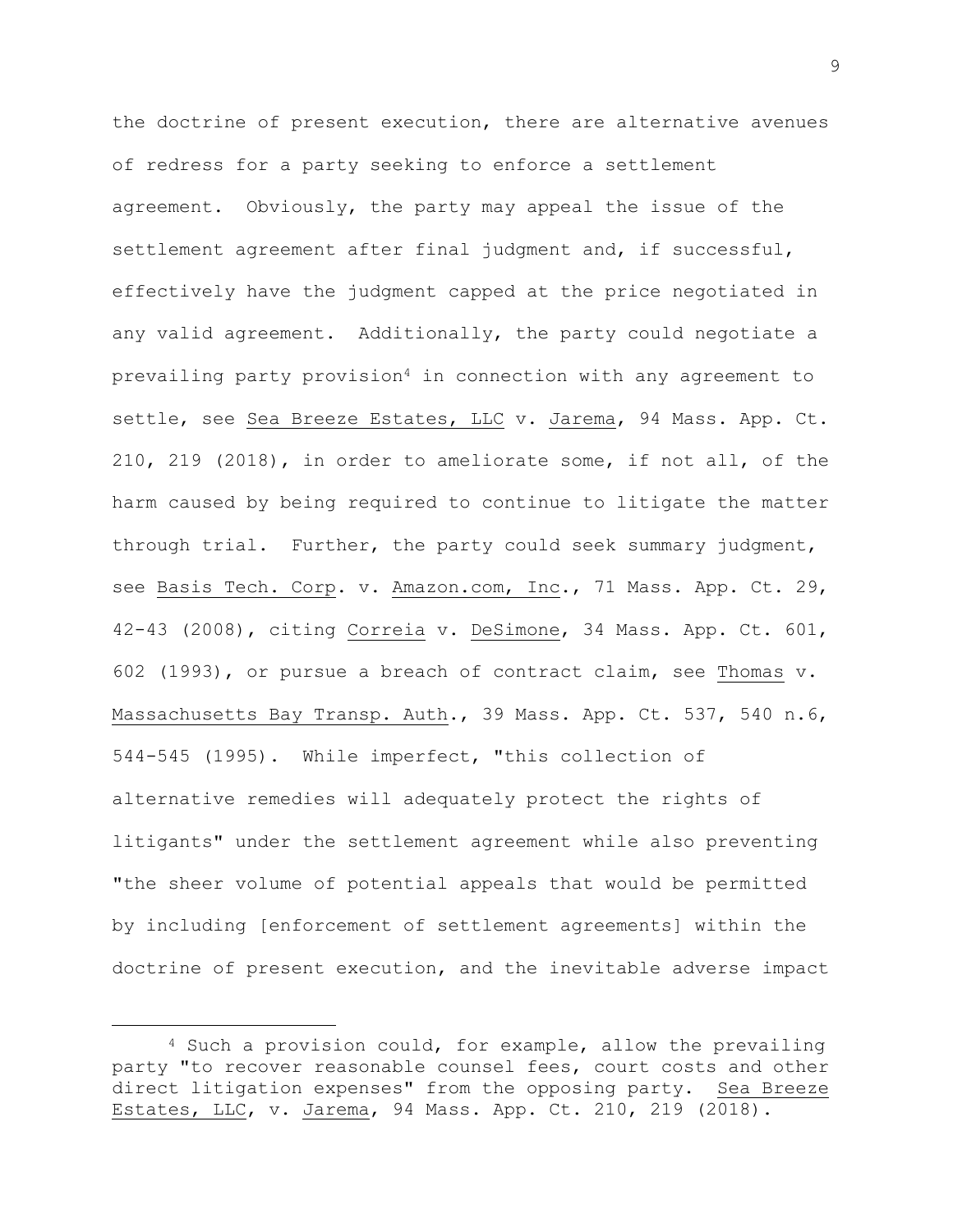on judicial efficiency." Patel, 481 Mass. at 37-38. The delay and expense caused to CIEE by further litigation does not outweigh the interest in judicial efficiency. Id. at 37. See Mooney, 87 Mass. App. Ct. at 139.

We find instructive the Federal jurisprudence pursuant to which an immediate appeal from a settlement agreement is not permitted.5 See Digital Equip. Corp., 511 U.S. at 884 (reasoning that "denying effect to the sort of [asserted] contractual right at issue [in connection with a settlement agreement] is far removed from those immediately appealable decisions involving rights more deeply rooted in public policy, and the rights . . . assert[ed] may, in the main, be vindicated through means less disruptive to the orderly administration of justice than immediate, mandatory appeal"). Courts in other States addressing the issue similarly have denied an immediate appeal. See, e.g., Herman Trust v. Brashear 711 Trust, 22 Neb. App. 758,

<sup>5</sup> "Our doctrine of present execution is similar to the Federal 'collateral order doctrine,' which permits full appellate review of a small class of collateral interlocutory decisions 'that are conclusive, that resolve important questions separate from the merits, and that are effectively unreviewable on appeal from the final judgment in the underlying action.'" Patel, 481 Mass. at 32-33, quoting Mohawk Indus., Inc. v. Carpenter, 558 U.S. 100, 106 (2009). Thus, we have often found the treatment of interlocutory orders under the Federal doctrine to be instructive. See, e.g., Borman, 378 Mass. at 780 (noting treatment of interlocutory order as immediately appealable under Federal collateral order doctrine, "a doctrine closely analogous to our rule of present execution").